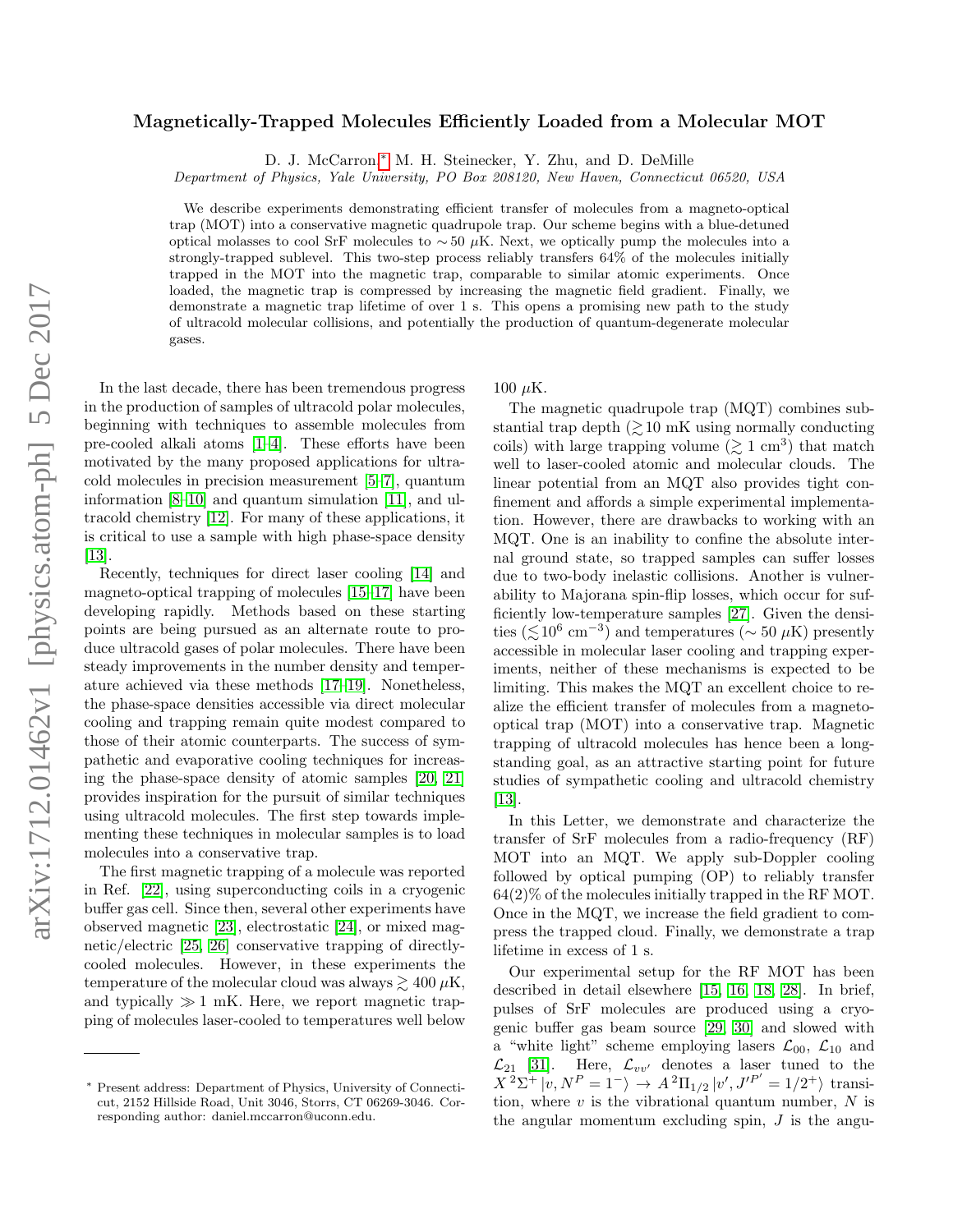lar momentum excluding nuclear spin,  $P$  is the parity, and prime indicates the excited state. Slow molecules are captured in the RF MOT, which includes the additional repump laser  $\mathcal{L}_{32}$  [\[16\]](#page-5-10). The RF MOT coils produce undesired electric fields that mix the  $J'^{P'} = 1/2^-$  and  $J'^{P'} = 1/2^+$  excited states and cause branching into the  $N^P = 0^+, 2^+$  ground states. To return these molecules to the optical cycle, a repump laser,  $\mathcal{L}_{00}^{N=2}$  (driving  $|v=0, N^{P}=2^{+}\rangle \rightarrow |v'=0, J'^{P'}=1/2^{-}\rangle), \text{ and } \text{mi-}$ crowaves (driving  $|v = 0, N^P = 0^+; J = 1/2; F = 0, 1 \rangle \leftrightarrow$  $|v = 0, N^P = 1^-; J = 1/2; F = 1, 0$ ) are applied in the RF MOT [\[16\]](#page-5-10). RF sidebands are added to each of the MOT lasers to address the resolved spinrotation/hyperfine (SR/HF) structure in the SrF ground state. Molecular laser cooling uses type-II cycling transitions  $(F \to F' = F \text{ or } F - 1$ , where F is the total angular momentum) [\[15\]](#page-4-10), where there exist ground-state sublevels not optically coupled to the excited state (i.e., dark states) for any fixed laser polarization [\[32,](#page-5-16) [33\]](#page-5-17). The RF MOT destabilizes these dark states by rapidly and synchronously reversing the trapping laser polarizations and the MOT magnetic field gradient [\[34\]](#page-5-18). More details on the RF MOT, including one additional repump laser, are given in the Supplemental Materials. An acoustooptic modulator (AOM) allows the MOT trapping laser intensity to be rapidly changed from the maximum value. A mechanical shutter allows all of the MOT light to be extinguished. Trapped molecules are detected by imaging laser-induced fluorescence (LIF) from the cycling transition with a CCD camera.

We define the time of the ablation laser pulse that initiates a molecular beam pulse as  $t = 0$ . To load the RF MOT, we apply the slowing lasers to the molecular beam from  $t = 0$  to  $t = 35$  ms and apply the trapping lasers at their maximum intensity from  $t = 0$  until  $t = 67$  ms. Once captured, the molecules are cooled and compressed by simultaneously reducing the trapping laser intensity over 50 ms and increasing the amplitude of the RF Bfield gradient by a factor of 2 [\[18\]](#page-5-11). The laser intensity and gradient amplitude are then held at their new values for 20 ms.

Next, we apply a sub-Doppler cooling stage. This allows us to choose the final trap laser intensity during MOT compression so as to produce clouds with maximum density (as opposed to minimum temperature or maximum phase-space density, as in our previous work [\[18\]](#page-5-11)). Here, the trapping laser intensity is reduced to 5% of the maximum value to produce clouds at 1.1(1) mK, with density  $1.8\times$  greater than when optimized for maximum phase-space density.

The sub-Doppler cooling is achieved using a bluedetuned molasses, similar to that recently demonstrated for CaF molecules [\[17\]](#page-5-0). At  $t = 137$  ms, the RF MOT magnetic field gradient, polarization switching, and resonant microwaves are switched off. The trapping light is extinguished for 0.1 ms as the trapping laser frequencies



FIG. 1. Sub-Doppler Cooling: a Molecular temperature vs. molasses laser intensity. The  $0 \text{ mW/cm}^2$  point indicates the initial cloud temperature, prior to the molasses. b Molecular temperature after molasses vs. east-west shim coil B-field. Temperature dependence on north-south and up-down shim coil B-fields is similar (see Supplemental Materials).

are jumped up by  $+4.2\Gamma$  from the optimal trapping values (where  $\Gamma = 2\pi \times 6.6$  MHz is the natural linewidth); this produces a blue-detuned molasses with detuning  $\approx +2.8\Gamma$ for each SR/HF level. The trapping light is then restored and applied to the molecules for 1.8 ms. All repump laser light is also present during this molasses stage. During the molasses, three orthogonal shim coils, centered on the trapping region, are rapidly switched on (within  $\approx 1$  ms) to produce small, tunable magnetic fields. After the molasses, all MOT light (trapping and repump) is extinguished and the trapping laser frequencies are returned to the original values used in the RF MOT for subsequent fluorescence detection of the molecular cloud.

At this and all later stages in the experiment,  $|N^P = 0^+\rangle$  state molecules populated by microwaves during the MOT stage (see Supplemental Materials) no longer play a role in the signals (they are not addressed by the detection lasers). Assuming all 28 ground-state sublevels linked by lasers or microwaves are equally pop-ulated in the MOT [\[6\]](#page-4-11), we expect  $|N^P = 1^-|$  state molecules to comprise  $\approx 24/28 = 86\%$  of the molecules in the MOT. All discussion going forward refers to this  $|N^P = 1^-|$  state population.

Molasses settings were optimized to produce clouds with minimum temperature, as determined by time-offlight  $(TOF)$  measurements  $(Fig. 1)$ . We find that optimal sub-Doppler cooling in SrF requires a magnetic field with a specific magnitude and orientation, and a total trapping laser intensity of  $\approx 60$  mW/cm<sup>2</sup>. (All laser intensities reported are averages over the  $1/e^2$  area of the laser beams.) Our empirically-determined optimum field approximately cancels Earth's field in our laboratory. The optimized molasses cools molecules to temperatures as low as  $T_{\text{mol}} = 50(10) \mu K$ , with negligible loss in number. This temperature is a factor of  $\approx 3$  smaller than the Doppler temperature for this transition in SrF,  $T_{\rm D} = \hbar\Gamma/(2k_{\rm B}) = 160~\mu{\rm K}$ , and a factor of  $\approx 5$  smaller than our previous lowest temperature [\[18\]](#page-5-11).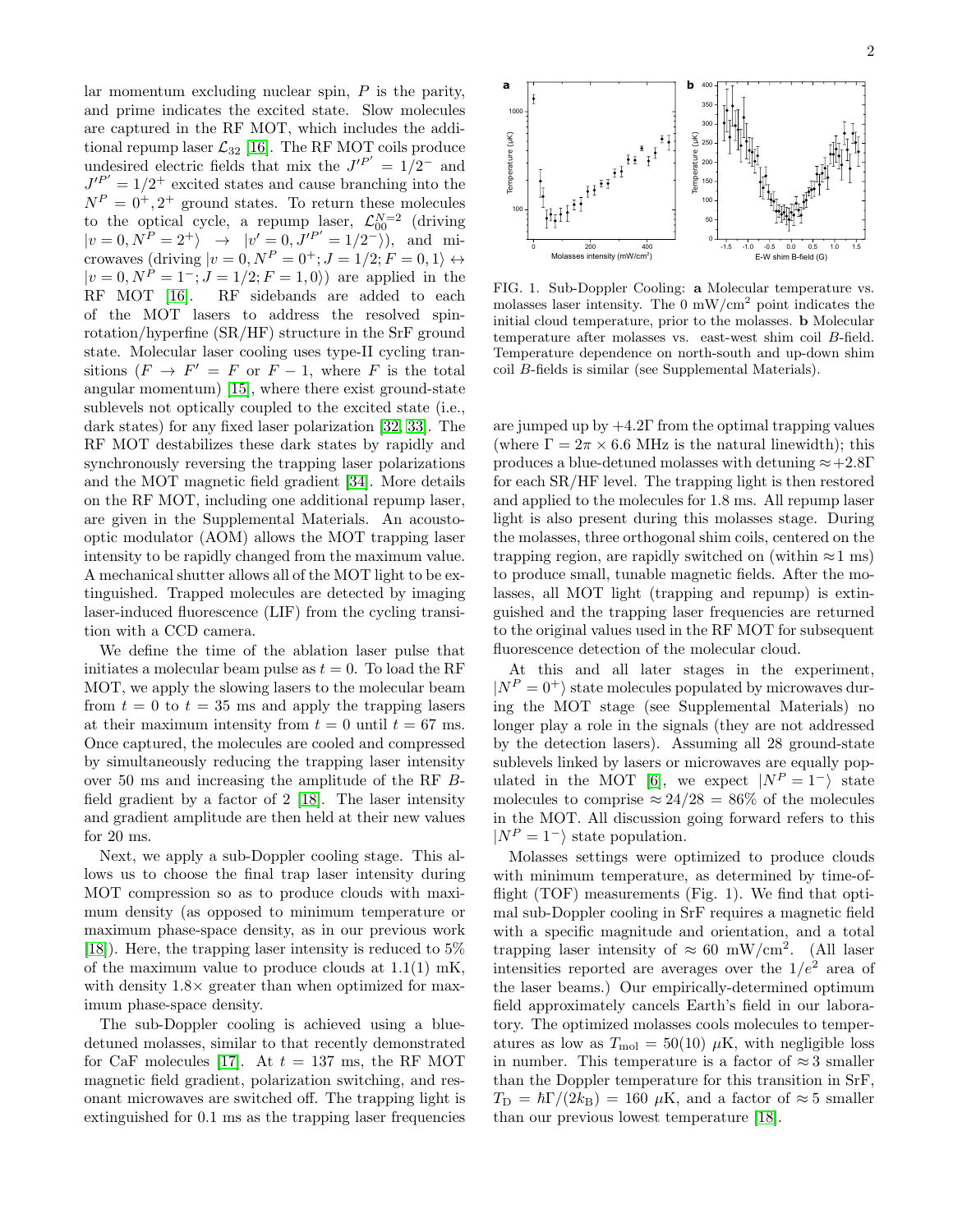Molecules are next optically pumped towards the  $|N^P = 1^-, J = 3/2, F = 2, m_F = +2\rangle$ stretched-state Zeeman sublevel, by driving  $\sigma^+$ and  $\pi$  transitions on all SR/HF lines of the  $|v=0, N^P=1^- \rangle \rightarrow |v'=0, J'^{P'}=1/2^+ \rangle$  resonance. This stretched state provides the maximum magnetic confinement available in  $X^2\Sigma^+|v=0,N^P=1^-$ ). (Approximately the same confinement is achieved in one additional state,  $|N^P = 1^-, J = 3/2, F = 1, m_F = +1\rangle.$ To achieve the OP, a circularly-polarized laser beam, with intensity  $\sim 30 \text{ mW/cm}^2$ , is applied from  $t = 140 \text{ ms}$ , and the shim coil currents are rapidly set to provide a ≈3 G quantizing field at a small angle to the propagation axis of the laser beam. The laser, with RF sidebands to address the relevant SR/HF structure, is tuned to the field-free resonance (defined as the carrier frequency that gives maximum LIF when the laser beam is applied transverse to the molecular beam).

At  $t = 142$  ms, the OP light and quantizing magnetic field are switched off, and the MQT is rapidly switched on in 250  $\mu$ s, to an axial gradient of 32 G/cm (oriented vertically). (The levitation gradient for the  $|F = 2, m_F = +2\rangle$ state is 19  $G/cm.$ ) The gradient can then be increased to a value as large as 140 G/cm over the next 100 ms to spatially compress the trapped cloud. The 3.6 mH inductance of our MQT coils makes rapid changes in current technically challenging. We use driving circuitry substantially based on the designs described in Ref. [\[35\]](#page-5-19) and discussed in more detail in the Supplemental Materials.

To probe properties of the magnetically trapped molecules, including molecular cloud number and temperature, we use our standard TOF fluorescence imaging [\[18\]](#page-5-11). The trapping field is switched off rapidly, using another custom circuit (see Supplemental Materials). The current in the trapping coils is fully switched off within 1 ms, during which time the molecular cloud expands negligibly. We apply all MOT lasers at their full intensities (but without the RF MOT B-field gradient or the microwaves linking the  $|N^P = 0^+\rangle$  and  $|N^P = 1^-\rangle$  states) to image the molecular cloud. We probe only after a time of flight of  $\geq 3$  ms (when eddy currents from the field switch-off have decayed to a negligible level).

When the trap is maintained approximately at its switch-on gradient for the duration of trapping (referred to as the low-gradient case), so that only molecules in the most strongly-trapped states are retained, we load  $\approx 40\%$ of the molecules from the  $|N^P = 1^-|$  state in the MOT into the MQT. In this low-gradient case, only slight heating (to  $T_{trap} \approx 90 \mu K$ ) is expected based on an analytic expression for the energy imparted by the switch-on of the MQT [\[36\]](#page-5-20); we confirm this expectation in numerical simulations including the effect of gravity. Experimentally, we detect no substantial heating of the molecules by the trap. However, our signal-to-noise ratio in the lowgradient case is poor, leading to considerable uncertainty in the measured value of  $T_{\text{trap}}$ .



FIG. 2. (color online) Effect of OP: a Microwave spectroscopy in the compressed MQT, after loading without (black) and with (red) OP. Dashed (dotted) lines mark the field-free frequencies of microwave<br>transitions to  $|v = 0, N^P = 0^+, J = 1/2, F = 1\rangle$  (to transitions to  $|v = 0, N^P = 0^+, J = 1/2, F = 1\rangle$  (to  $|v = 0, N^P = 0^+, J = 1/2, F = 0\rangle$ ), as illustrated in  $= 0^+, J = 1/2, F = 0$ ; as illustrated in plot (b). The first data points show typical standard errors. State labels are shown with an abbreviated notation  $|N, J, F\rangle$ . **b** Breit-Rabi diagram  $for$  the  $X^2\Sigma^+$ +  $|v = 0; N^P = 1^-; J = 1/2, 3/2$  and  $|v = 0, N^P = 0^+, J = 1/2$  states. Vertical arrows mark the six available microwave transitions, with their horizontal positions aligned below the relevant frequencies in plot (a). Red shaded regions show the energy spread for molecules in each trapped hyperfine state, assuming a Boltzmann distribution at 240  $\mu$ K.

In the linear potential of an MQT, we expect the spatial distribution of molecules to deviate significantly from a Gaussian. This problem is especially severe in the lowgradient case (as opposed to when compression is applied), where the axial confining force is comparable to the force of gravity. Evidence of this distortion is apparent in our TOF images, at early times, in the low-gradient case. At present, we are unable to produce an analytic model of the spatial distribution in the MQT, and consequently have no suitable functional form with which to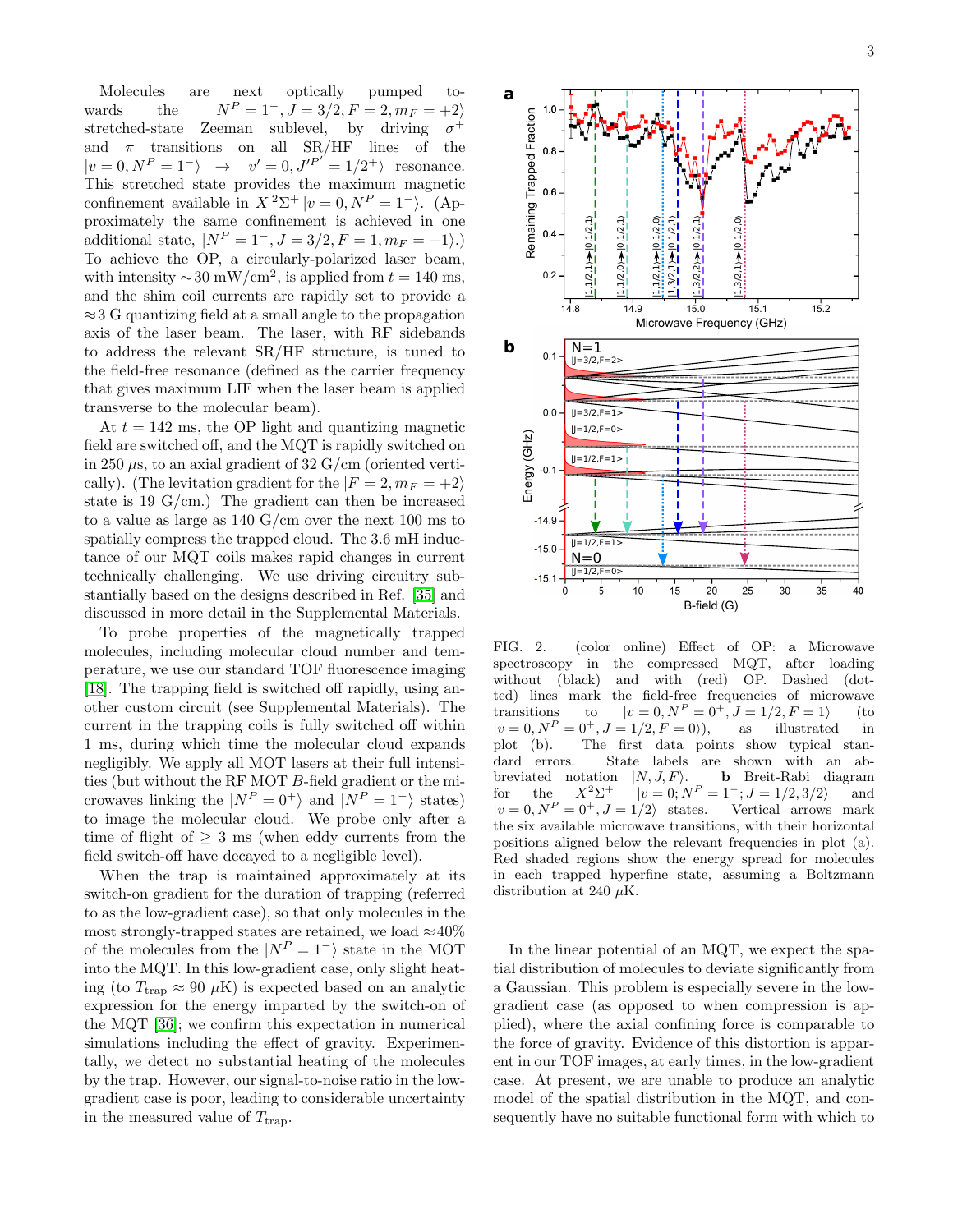fit our data. Hence, we do not report quantitative measurements of the density in the MQT, but rather only of temperatures.

When compression is applied in the MQT, we load  $75(2)\%$  of  $|N^P = 1^-$  state molecules from the MOT into the MQT, a factor of  $\approx 2$  increase compared to the lowgradient case. This indicates that, even with OP applied, a substantial fraction of molecules,  $\approx 50\%$ , remain in relatively weakly-trapped states. (Although the switch-on gradient is sufficient to levitate and confine our target state and the  $|N^P = 1^-, J = 3/2, F = 1, m_F = +1\rangle$ <br>state, other trappable states including state, other trappable states  $|N^P = 1^-, J = 3/2, F = 2, m_F = +1$  and  $|N^P = 1^-, J = 3/2, F = 1, m_F = 0\rangle$  are below the levitation threshold here. If the gradient increases sufficiently rapidly for compression, some molecules in the latter states are nonetheless trapped, whereas none can be trapped in the low-gradient case.) This loading efficiency, with compression, molasses, and OP applied, is comparable to efficiencies realized in experiments with ultracold atomic gases [\[37\]](#page-5-21).

To crudely estimate the expected temperature in the compressed MQT, we consider only molecules in the most strongly-trapped states. For these molecules, again, we expect an initial temperature  $\approx 90 \mu K$ . For adiabatic compression in an MQT, we expect  $T_{\text{trap}} \propto G^{2/3}$ , where  $G$  is the final gradient [\[38\]](#page-5-22). Under our conditions, the gradient increases by a factor of  $\approx 4$  during the compression, corresponding to a factor of  $\approx 2.5$  increase in  $T_{trap}$ . Hence we crudely expect  $T_{trap} \approx 230 \mu K$  after compression. To produce a more realistic estimate, we perform a numerical simulation for an ensemble with 50% of molecules in states with half the magnetic moment of the strongly-trapped states. Applying our standard data analysis to clouds from this simulation yields the apparent value  $T_{trap} \approx 250 \mu K$ . In the compressed MQT, we measure a molecular temperature of  $\approx 240 \mu K$ , in good agreement with expectations from both these approaches. We note that the adiabaticity criterion  $(d\omega/dt \ll \omega^2)$ , where  $\omega$  is the trap frequency) is not well-satisfied early in the compression sequence applied here, which could lead to additional heating of the trapped sample (see Supplemental Materials). In our simulations, however, we see no clear evidence of such heating when comparing our compression ramp to a slower ramp.

We detect no increase in the in-trap temperature with OP versus without it. When only the optical molasses is applied, we transfer  $43(3)\%$  of  $|N^P = 1^-$  state molecules to the compressed MQT, and when only the OP stage is applied we transfer  $26(1)\%$ . An OP duration of 2 ms is found sufficient to maximize loading into the compressed MQT. Loading efficiency into the compressed MQT with OP is not strongly dependent on the OP laser intensity or the magnetic field magnitude; both can be decreased by factors of ∼2 and still yield similar results. Similarly, the magnetic field orientation can be varied by  $\pm 40°$  with

negligible change in loading efficiency. When neither the optical molasses nor OP stages are employed, we load just 21(1)% of  $|N^P = 1^-$  state molecules. This highlights the importance of using both pre-cooling and OP to realize efficient transfer into the compressed MQT.

In this work, no attempt has been made to maximize the number of molecules captured in the RF MOT. Here we observe  $N_{\text{MQT}} \approx 1000$  molecules in the compressed trap. However, based on the loading efficiencies achieved here and the maximum number of molecules previously observed in our RF MOT,  $N_{\text{MOT}}^{\text{max}} \approx 10^4$  [\[18\]](#page-5-11), we expect that optimization could allow capture of up to  $\approx 7 \times$  $10<sup>3</sup>$  molecules in the MQT.

To probe the  $|F, m_F\rangle$  state distribution within the compressed MQT, we use microwave spectroscopy. In particular, we monitor trap loss while driving transitions between various SR/HF levels of the  $|v = 0, N^P = 1^$ and  $|v = 0, N^P = 0^+\rangle$  states, at ~ 15 GHz. This spectroscopy is performed for loading sequences both with and without OP and provides a direct measurement of how the  $|F, m_F\rangle$  state distribution in the trap is modified by the OP (Fig. 2). Once the MQT is loaded and compressed, a single microwave frequency (with ∼1 W of power and broadened to 3 MHz with uniform noise) is applied, starting at  $t = 242$  ms and for a duration of 200 ms. The number of remaining  $|v = 0, N^P = 1^-$  molecules is measured as a function of microwave frequency.

We detect no clear evidence of molecules trapped in  $|N^P = 1^-, J = 1/2, F = 0, 1\rangle$  either with or without OP. This is expected, given that the only trappable sublevel  $(|N^P = 1^-, J = 1/2, F = 1, m_F = -1\rangle)$ is weakly confining. Without OP, we detect loss features in the compressed MQT corresponding to molecules populating both  $|N^P = 1^-, J = 3/2, F = 1\rangle$ and  $|N^P = 1^-, J = 3/2, F = 2\rangle$ . With OP, the number of molecules in  $|N^P = 1^-, J = 3/2, F = 1\rangle$  decreases by a factor of  $\approx$  1.8 as molecules are successfully pumped towards the target  $|N^P = 1^-, J = 3/2, F = 2, m_F = +2\rangle$ sublevel. Trap loss of molecules in the target  $|N^P = 1^-, J = 3/2, F = 2, m_F = +2$  sublevel occurs when these molecules are driven to the  $|N^P = 0^+, J = 1/2, F = 1, m_F = +1\rangle$  sublevel. Since both these sublevels have the same magnetic moment, all trapped molecules in the target sublevel are resonant for the same frequency, 15.01 GHz, regardless of the energy spread associated with the Boltzmann distribution. This resonance produces the sharp loss feature in our data when OP is present. (Molecules in  $|N^P = 0^+, m_F = +1\rangle$ remain trapped, but are not detected.) The decreased width, when OP is applied, of the loss feature that extends to the blue of this narrow resonance indicates that OP is at least somewhat effective in depopulating the  $|N^P = 1^-, J = 3/2, F = 2, m_F = +1\rangle$  sublevel, since this sublevel is linked via microwaves to states with differing magnetic moments.

The MQT lifetime is measured by detecting LIF as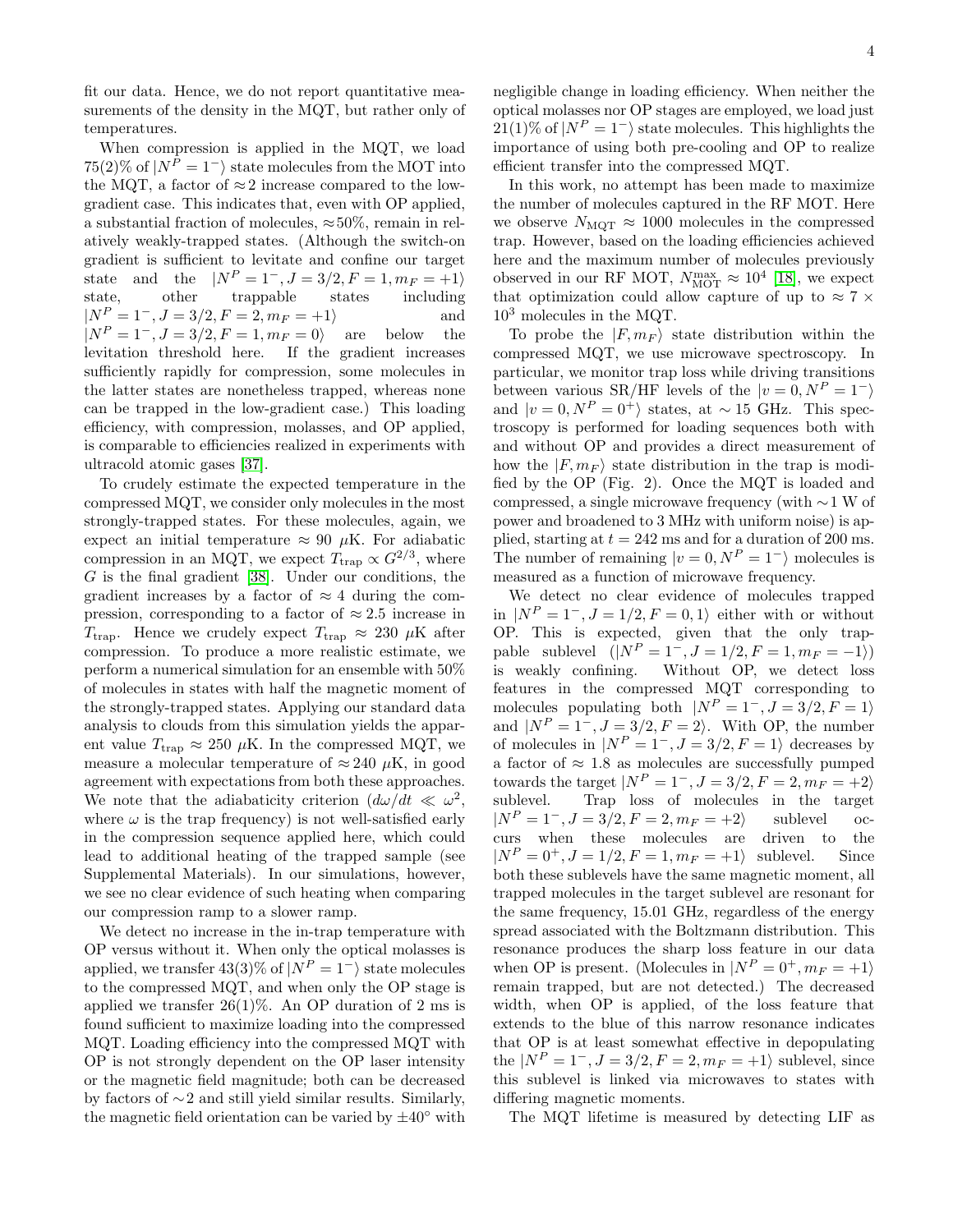a function of hold duration in the MQT. Initial measurements in the compressed MQT gave a lifetime of 395(9) ms, comparable to the maximum lifetime in our RF MOT [\[16\]](#page-5-10), 370(40) ms under similar vacuum conditions. This indicates that the loss is dominated by collisions with background gases for both the MQT and the MOT.

To increase the MQT lifetime, an in-vacuum shutter was added to the molecular beam line, to reduce the helium gas load from the cryogenic source (Fig. 3). This shutter, located 1.2 m upstream from the RF MOT center, is set to be fully open from  $t = 0$  to  $\Delta t$ . We find the initial number of molecules in the RF MOT is unchanged when  $\Delta t \geq 17$  ms (Fig. 3 inset). With  $\Delta t = 17$  ms, we measure an increased compressed MQT lifetime of 1.17(5) s while leaving  $N_{\text{MQT}}$  unchanged. With the experiment repetition rates used here (0.4–1.4 Hz), this shutter duty cycle is observed to reduce the helium background pressure in the trapping region by a factor of  $\sim$ 5, down to below the total pressure of all other background gases ( $\sim 5 \times 10^{-10}$  torr).

At present, the in-trap molecule density is too low to detect inelastic molecule-molecule collisions, while the trap depth is large compared to the temperature for all relevant conditions. Therefore, the MQT lifetime is expected to be independent of the magnetic field gradient. To confirm this, we also measured the lifetime in the low-gradient case. Under this condition, we measure a lifetime of  $1.04(9)$  s. This is, as expected, negligibly different from the lifetime in the fully compressed trap.

In summary, we have demonstrated efficient transfer of ultracold molecules from an RF MOT into an MQT. Our transfer scheme is similar to those employed in ex-



FIG. 3. (color online) Lifetime of molecules in the MQT. The lifetime with the in-vacuum shutter always open (black squares) is 395(9) ms. With the shutter open only from  $t = 0$ to  $\Delta t = 17$  ms, we measure an increased lifetime (red circles) of 1.17(5) ms. Inset: MOT LIF signal vs. shutter open duration. Setting  $\Delta t = 17$  ms (dashed line) does not decrease the number of molecules initially loaded in the MOT. Error bars show the standard error of multiple measurements; lines are fits to an exponential.

periments using ultracold atoms and achieves a comparable transfer efficiency of 64(2)% for all molecules in the RF MOT. Additional optimization of the OP by monitoring signals in the low-gradient MQT (rather than in the compressed MQT, as was done here) may increase the fraction of molecules pumped into the target state. An additional stage of OP prior to the molasses could recover the  $\approx 14\%$  of molecules left in the  $|N^P=0^+\rangle$ state, raising the overall loading efficiency further. The demonstrated lifetime, in excess of 1 s and limited only by background pressure, is likely sufficient to begin exploring atom-molecule collisions and the prospects for sympathetic cooling upon the addition of a co-trapped atomic sample [\[39\]](#page-5-23). These investigations will naturally lead to studies of controlled ultracold chemistry and attempts to tune elastic and inelastic collision rates. In the longer term, the increasingly high phase-space density accessible in conservatively trapped samples of polar molecules holds enormous promise for future generations of precision measurement experiments [\[5,](#page-4-2) [40,](#page-5-24) [41\]](#page-5-25).

We thank M. Tarbutt for useful discussions on sub-Doppler cooling of molecules. The authors acknowledge support from ARO, ARO (MURI) and ONR.

- <span id="page-4-0"></span>[1] K. Ni, S. Ospelkaus, M. H. G. de Miranda, A. Pe'er, B. Neyenhuis, J. J. Zirbel, S. Kotochigova, P. S. Julienne, D. S. Jin, and J. Ye, Science 322[, 231 \(2008\).](http://dx.doi.org/ 10.1126/science.1163861)
- [2] J. G. Danzl, M. J. Mark, E. Haller, M. Gustavsson, R. Hart, J. Aldegunde, J. Hutson, and H.-C. Nägerl, Nature Physics 6, 265 (2010).
- [3] K. Aikawa, D. Akamatsu, M. Hayashi, K. Oasa, J. Kobayashi, P. Naidon, T. Kishimoto, M. Ueda, and S. Inouye, [Phys. Rev. Lett.](http://dx.doi.org/ 10.1103/PhysRevLett.105.203001) 105, 203001 (2010).
- <span id="page-4-1"></span>[4] T. Shimasaki, M. Bellos, C. D. Bruzewicz, Z. Lasner, and D. DeMille, Phys. Rev. A 91[, 021401 \(2015\).](http://dx.doi.org/ 10.1103/PhysRevA.91.021401)
- <span id="page-4-2"></span>[5] L. R. Hunter, S. K. Peck, A. S. Greenspon, S. S. Alam, and D. DeMille, Phys. Rev. A 85[, 012511 \(2012\).](http://dx.doi.org/10.1103/PhysRevA.85.012511)
- <span id="page-4-11"></span>[6] M. R. Tarbutt, B. E. Sauer, J. J. Hudson, and E. A. Hinds, [New Journal of Physics](http://stacks.iop.org/1367-2630/15/i=5/a=053034) 15, 053034 (2013).
- <span id="page-4-3"></span>[7] E. Altuntas, J. Ammon, S. B. Cahn, and D. DeMille, ArXiv e-prints (2017), [arXiv:1711.01988 \[physics.atom](http://arxiv.org/abs/1711.01988)[ph\].](http://arxiv.org/abs/1711.01988)
- <span id="page-4-4"></span>[8] D. DeMille, [Phys. Rev. Lett.](http://dx.doi.org/10.1103/PhysRevLett.88.067901) 88, 067901 (2002).
- [9] P. Rabl, D. DeMille, J. M. Doyle, M. D. Lukin, R. J. Schoelkopf, and P. Zoller, [Phys. Rev. Lett.](http://dx.doi.org/ 10.1103/PhysRevLett.97.033003) 97, 033003 [\(2006\).](http://dx.doi.org/ 10.1103/PhysRevLett.97.033003)
- <span id="page-4-5"></span>[10] A. André, D. DeMille, J. M. Doyle, M. D. Lukin, S. E. Maxwell, P. Rabl, R. J. Schoelkopf, and P. Zoller, [Nature](http://dx.doi.org/10.1038/nphys386) Phys. 2[, 636 \(2006\).](http://dx.doi.org/10.1038/nphys386)
- <span id="page-4-6"></span>[11] A. Micheli, G. K. Brennen, and P. Zoller, [Nature Physics](http://dx.doi.org/10.1038/nphys287) 2[, 341 \(2006\).](http://dx.doi.org/10.1038/nphys287)
- <span id="page-4-7"></span>[12] R. V. Krems, [Phys. Chem. Chem. Phys.](http://dx.doi.org/10.1039/b802322k) **10**, 4079 (2008).
- <span id="page-4-8"></span>[13] L. Carr, D. DeMille, R. Krems, and J. Ye, [New J. Phys.](http://dx.doi.org/ 10.1088/1367-2630/11/5/055049) 11[, 055049 \(2009\).](http://dx.doi.org/ 10.1088/1367-2630/11/5/055049)
- <span id="page-4-9"></span>[14] E. S. Shuman, J. F. Barry, and D. DeMille, [Nature](http://dx.doi.org/10.1038/nature09443)  $467$ , [820 \(2010\).](http://dx.doi.org/10.1038/nature09443)
- <span id="page-4-10"></span>[15] J. F. Barry, D. J. McCarron, E. N. Norrgard, M. H. Stei-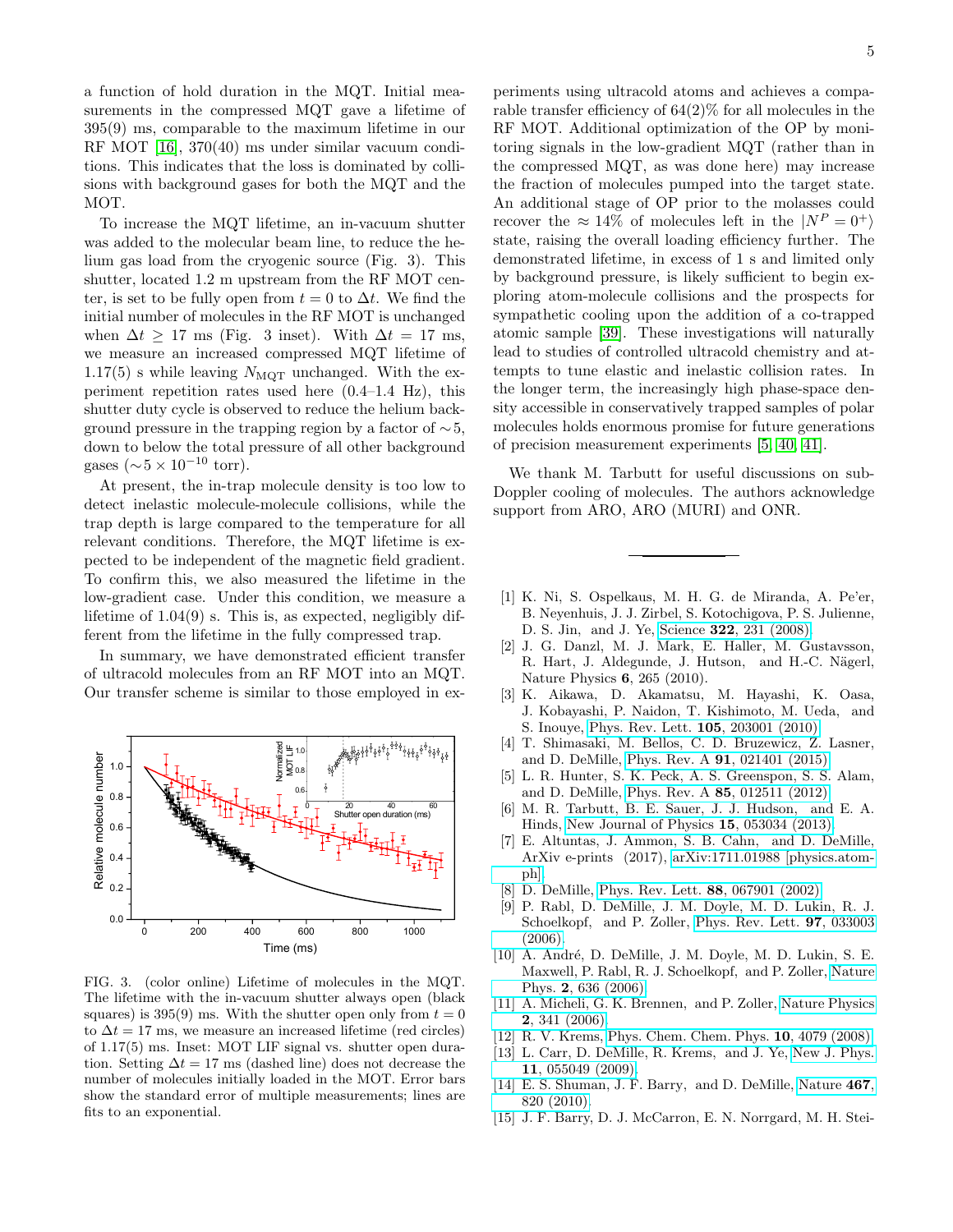necker, and D. DeMille, Nature 512[, 286 \(2014\).](http://dx.doi.org/ 10.1038/nature13634)

- <span id="page-5-10"></span>[16] E. B. Norrgard, D. J. McCarron, M. H. Steinecker, M. R. Tarbutt, and D. DeMille, [Phys. Rev. Lett.](http://dx.doi.org/10.1103/PhysRevLett.116.063004) 116, 063004 [\(2016\).](http://dx.doi.org/10.1103/PhysRevLett.116.063004)
- <span id="page-5-0"></span>[17] S. Truppe, H. J. Williams, M. Hambach, L. Caldwell, N. J. Fitch, E. A. Hinds, B. E. Sauer, and M. R. Tarbutt, [Nature Physics , EP \(2017\).](http://dx.doi.org/10.1038/nphys4241)
- <span id="page-5-11"></span>[18] M. H. Steinecker, D. J. McCarron, Y. Zhu, and D. De-Mille, [ChemPhysChem](http://dx.doi.org/10.1002/cphc.201600967) 17, 3664 (2016).
- <span id="page-5-1"></span>[19] L. Anderegg, B. L. Augenbraun, E. Chae, B. Hemmerling, N. R. Hutzler, A. Ravi, A. Collopy, J. Ye, W. Ketterle, and J. M. Doyle, [Phys. Rev. Lett.](http://dx.doi.org/10.1103/PhysRevLett.119.103201) 119, 103201  $(2017)$
- <span id="page-5-2"></span>[20] I. Bloch, M. Greiner, O. Mandel, T. W. Hänsch, and T. Esslinger, Phys. Rev. A 64[, 021402 \(2001\).](http://dx.doi.org/ 10.1103/PhysRevA.64.021402)
- <span id="page-5-3"></span>[21] W. Ketterle and N. J. V. Druten, [Advances in Atomic](http://dx.doi.org/10.1016/S1049-250X(08)60101-9) [Molecular and Optical Physics](http://dx.doi.org/10.1016/S1049-250X(08)60101-9) 37, 181 (1996).
- <span id="page-5-4"></span>[22] J. D. Weinstein, R. deCarvalho, T. Guillet, B. Friedrich, and J. M. Doyle, Nature 395[, 148 \(1998\).](http://dx.doi.org/10.1038/25949)
- <span id="page-5-5"></span>[23] H.-I. Lu, I. Kozyryev, B. Hemmerling, J. Piskorski, and J. M. Doyle, [Phys. Rev. Lett.](http://dx.doi.org/ 10.1103/PhysRevLett.112.113006) 112, 113006 (2014).
- <span id="page-5-6"></span>[24] M. Zeppenfeld, B. G. U. Englert, R. Glöckner, A. Prehn, M. Mielenz, C. Sommer, L. D. van Buuren, M. Motsch, and G. Rempe, Nature 491[, 570 \(2012\).](http://dx.doi.org/ 10.1038/nature11595)
- <span id="page-5-7"></span>[25] B. C. Sawyer, B. L. Lev, E. R. Hudson, B. K. Stuhl, M. Lara, J. L. Bohn, and J. Ye, [Phys. Rev. Lett.](http://dx.doi.org/10.1103/PhysRevLett.98.253002) 98, [253002 \(2007\).](http://dx.doi.org/10.1103/PhysRevLett.98.253002)
- <span id="page-5-8"></span>[26] D. L. Reens, H. Wu, T. Langen, and J. Ye, ArXiv eprints (2017), [arXiv:1706.02806 \[physics.atom-ph\].](http://arxiv.org/abs/1706.02806)
- <span id="page-5-9"></span>[27] W. Petrich, M. H. Anderson, J. R. Ensher, and E. A. Cornell, [Phys. Rev. Lett.](http://dx.doi.org/10.1103/PhysRevLett.74.3352) 74, 3352 (1995).
- <span id="page-5-12"></span>[28] D. J. McCarron, E. B. Norrgard, M. H. Steinecker, and D. DeMille, [New Journal of Physics](http://dx.doi.org/10.1088/1367-2630/17/3/035014) 17, 035014 (2015).
- <span id="page-5-13"></span>[29] J. F. Barry, E. S. Shuman, and D. DeMille, [Phys. Chem.](http://dx.doi.org/10.1039/C1CP20335E) Chem. Phys. 13[, 18936 \(2011\).](http://dx.doi.org/10.1039/C1CP20335E)
- <span id="page-5-14"></span>[30] N. R. Hutzler, H.-I. Lu, and J. M. Doyle, [Chemical Re](http://dx.doi.org/10.1021/cr200362u)views 112[, 4803 \(2012\).](http://dx.doi.org/10.1021/cr200362u)
- <span id="page-5-15"></span>[31] J. F. Barry, E. S. Shuman, E. B. Norrgard, and D. De-Mille, [Phys. Rev. Lett.](http://dx.doi.org/10.1103/PhysRevLett.108.103002) 108, 103002 (2012).
- <span id="page-5-16"></span>[32] M. D. Di Rosa, [European Physical Journal D](http://dx.doi.org/10.1140/epjd/e2004-00167-2) 31, 395  $(2004)$ .
- <span id="page-5-17"></span>[33] B. K. Stuhl, B. C. Sawyer, D. Wang, and J. Ye, Phys. Rev. Lett. 101, 243002 (2008).
- <span id="page-5-18"></span>[34] M. T. Hummon, M. Yeo, B. K. Stuhl, A. L. Collopy, Y. Xia, and J. Ye, [Phys. Rev. Lett.](http://dx.doi.org/ 10.1103/PhysRevLett.110.143001) 110, 143001 (2013).
- <span id="page-5-19"></span>[35] S. Aubin, M. H. T. Extavour, S. Myrskog, L. J. Leblanc, J. Estève, S. Singh, P. Scrutton, D. McKay, R. McKenzie, I. D. Leroux, A. Stummer, and J. H. Thywissen, [Journal](http://dx.doi.org/ 10.1007/s10909-005-7322-5) [of Low Temperature Physics](http://dx.doi.org/ 10.1007/s10909-005-7322-5) 140, 377 (2005).
- <span id="page-5-20"></span>[36] S. P. Ram, S. R. Mishra, S. K. Tiwari, and H. S. Rawat, [Journal of the Korean Physical Society](http://dx.doi.org/10.3938/jkps.65.462) 65, 462 (2014).
- <span id="page-5-21"></span>[37] K. M. R. van der Stam, E. D. van Ooijen, R. Meppelink, J. M. Vogels, and P. van der Straten, [Review of Scientific](http://dx.doi.org/10.1063/1.2424439) Instruments 78[, 013102 \(2007\).](http://dx.doi.org/10.1063/1.2424439)
- <span id="page-5-22"></span>[38] W. Ketterle, D. Durfee, and D. Stamper-Kurn, in Bose-Einstein condensation in atomic gases, Proceedings of the International School of Physics "Enrico Fermi", Course CXL, edited by M. Inguscio, S. Stringari, and C. Wieman (IOS Press, Amsterdam, 1999) pp. 67–176.
- <span id="page-5-23"></span>[39] J. Lim, M. D. Frye, J. M. Hutson, and M. R. Tarbutt, Phys. Rev. A 92[, 053419 \(2015\).](http://dx.doi.org/10.1103/PhysRevA.92.053419)
- <span id="page-5-24"></span>[40] The ACME Collaboration, J. Baron, W. C. Campbell, D. DeMille, J. M. Doyle, G. Gabrielse, Y. V. Gurevich, P. W. Hess, N. R. Hutzler, E. Kirilov, I. Kozyryev,

B. R. O'Leary, C. D. Panda, M. F. Parsons, E. S. Petrik, B. Spaun, A. C. Vutha, and A. D. West, [Science](http://dx.doi.org/10.1126/science.1248213) 343, [269 \(2014\).](http://dx.doi.org/10.1126/science.1248213)

<span id="page-5-25"></span>[41] W. B. Cairncross, D. N. Gresh, M. Grau, K. C. Cossel, T. S. Roussy, Y. Ni, Y. Zhou, J. Ye, and E. A. Cornell, [Phys. Rev. Lett.](http://dx.doi.org/10.1103/PhysRevLett.119.153001) 119, 153001 (2017).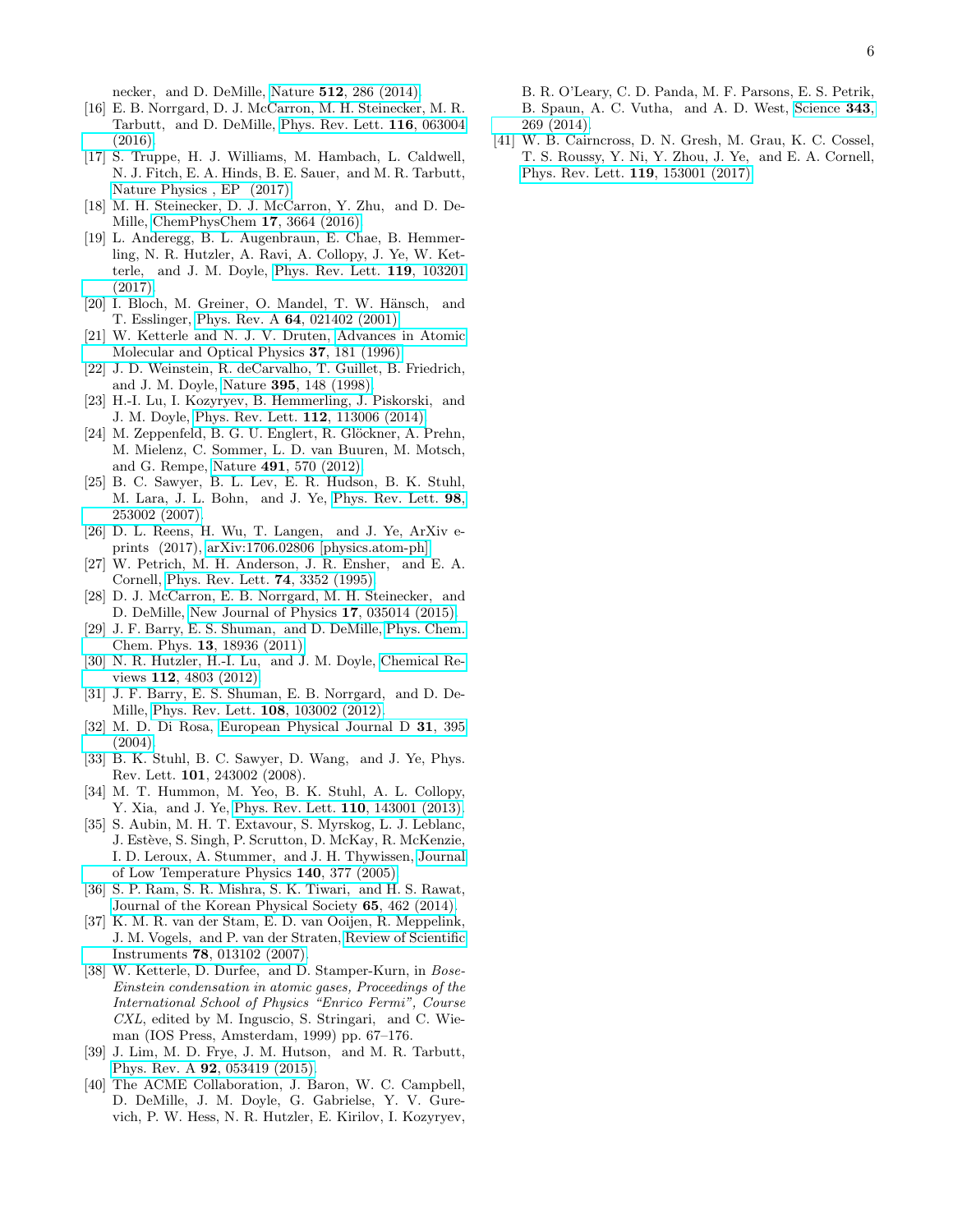### Supplemental Materials for Magnetically-Trapped Molecules Efficiently Loaded from a Molecular MOT

The experimental setup for magnetic trapping of SrF molecules is shown as Fig. [4.](#page-6-0) Additional details regarding the RF MOT and rapid current switching circuit for magnetic trapping, as well as a discussion of the adiabaticity of the MQT compression sequency, are given in the sections below. Figure [5](#page-6-1) shows the dependence of the molecular temperature after the molasses stage on magnetic field in the north-south and up-down shim coils.

#### ADDITIONAL DETAILS ON RF MOT

Our RF MOT uses a switching frequency of 1.23 MHz and a maximum root-mean-square (rms) axial B-field gradient of 18 G/cm that requires a peak voltage of 3 kV. This voltage produces an unwanted electric field in the RF MOT region that mixes the  $J'^{P'} = 1/2^-$  and  $J'^{P'} = 1/2^+$  excited states and leads to branching into the  $N^P = 0^+, 2^+$ ground states. To combat this loss and return molecules to the optical cycling transition, a repump laser,  $\mathcal{L}_{00}^{N=2}$ , drives transitions  $|v = 0, N^P = 2^+\rangle \rightarrow$ 



<span id="page-6-0"></span>FIG. 4. (color online) Experimental setup. Molecules from a cryogenic buffer gas beam source (not shown) are slowed and trapped in the RF MOT. The RF MOT B-field gradient is switched off, and the molecules are further cooled in an optical molasses, using the MOT laser beams at reduced intensity and blue detuning. The MOT trapping lasers are then switched off, and an additional laser beam optically pumps the molecules into the most strongly-trapped Zeeman sublevel. All lasers are shuttered, and a DC magnetic field gradient is rapidly switched on to capture the molecules in the conservative MQT. During the molasses and optical pumping stages, three orthogonal shim coils provide the necessary B-fields for optimal performance.



<span id="page-6-1"></span>FIG. 5. Molecular temperature after molasses vs. B-field in a north-south and b up-down shim coils. These data show a qualitatively similar dependence of temperature on shim coil B-field along the north-south and up-down dimensions as seen in the east-west dimension (see Fig. 1 in the main text).

 $|v'=0, J'^{P'}=1/2^{-}\rangle$ , and microwaves resonant with both  $|v = 0, N^P = 0^+; J = 1/2; F = 0, 1$   $\leftrightarrow$  $|v = 0, N^P = 1^-; J = 1/2; F = 1, 0$  transitions are applied during the RF MOT stage [16]. In addition to returning molecules in  $|N^P = 0^+\rangle$  states to the optical cycle, the microwaves applied during the MOT stage also drive population from the  $|N^P = 1^-|$  states to  $|N^P = 0^+\rangle$ . Molecules that remain in  $|N^P = 0^+\rangle$  when the microwaves and MOT light are switched off are not addressed in the molasses or optical pumping stages, nor are they addressed by the imaging lasers. The RF MOT light also contains the repump laser  $\mathcal{L}_{00}^{N=3}$ (driving  $|v = 0, N^P = 3^- \rangle \rightarrow |v' = 0, J'^{P'} = 3/2^+ \rangle$ ) to address decays into  $|v = 0, N^P = 3^-$  due to accidental excitation of the  $J'^{P'} = 3/2^+$  states [28].

RF sidebands are added to each of the MOT lasers to address the resolved spin-rotation/hyperfine (SR/HF) structure in the SrF ground state [15]. As described in Ref. [15], one ground-state SR/HF level requires a different polarization for trapping, so an additional singlefrequency laser,  $\mathcal{L}_{00}^{\dagger}$ , with polarization opposite to  $\mathcal{L}_{00}$ , is tuned closer to resonance with this level than the closest  $\mathcal{L}_{00}$  sideband in order to approximate the optimum polarization scheme. The maximum powers of the  $\mathcal{L}_{00}$ and  $\mathcal{L}_{00}^{\dagger}$  trapping lasers are 110 mW and 30 mW, respectively, corresponding to intensities  $430 \text{ mW/cm}^2$  and  $120 \text{ mW/cm}^2$ , respectively (including all six passes of the beams through the trapping region).

## RAPID SWITCHING CIRCUIT FOR MAGNETIC TRAPPING COILS

The magnetic trapping coils consist of 14 layers of 8 turns each, with inner diameter diameter  $\approx$  7 in and outer diameter  $\approx 9$  in, and have a mean vertical separation of  $\approx 6$  in. The  $7/32 \times 7/32$  in<sup>2</sup> square wire is watercooled, through a small hole in the center of the wire. The two coils are wired in series, with resistance  $\approx 0.2 \Omega$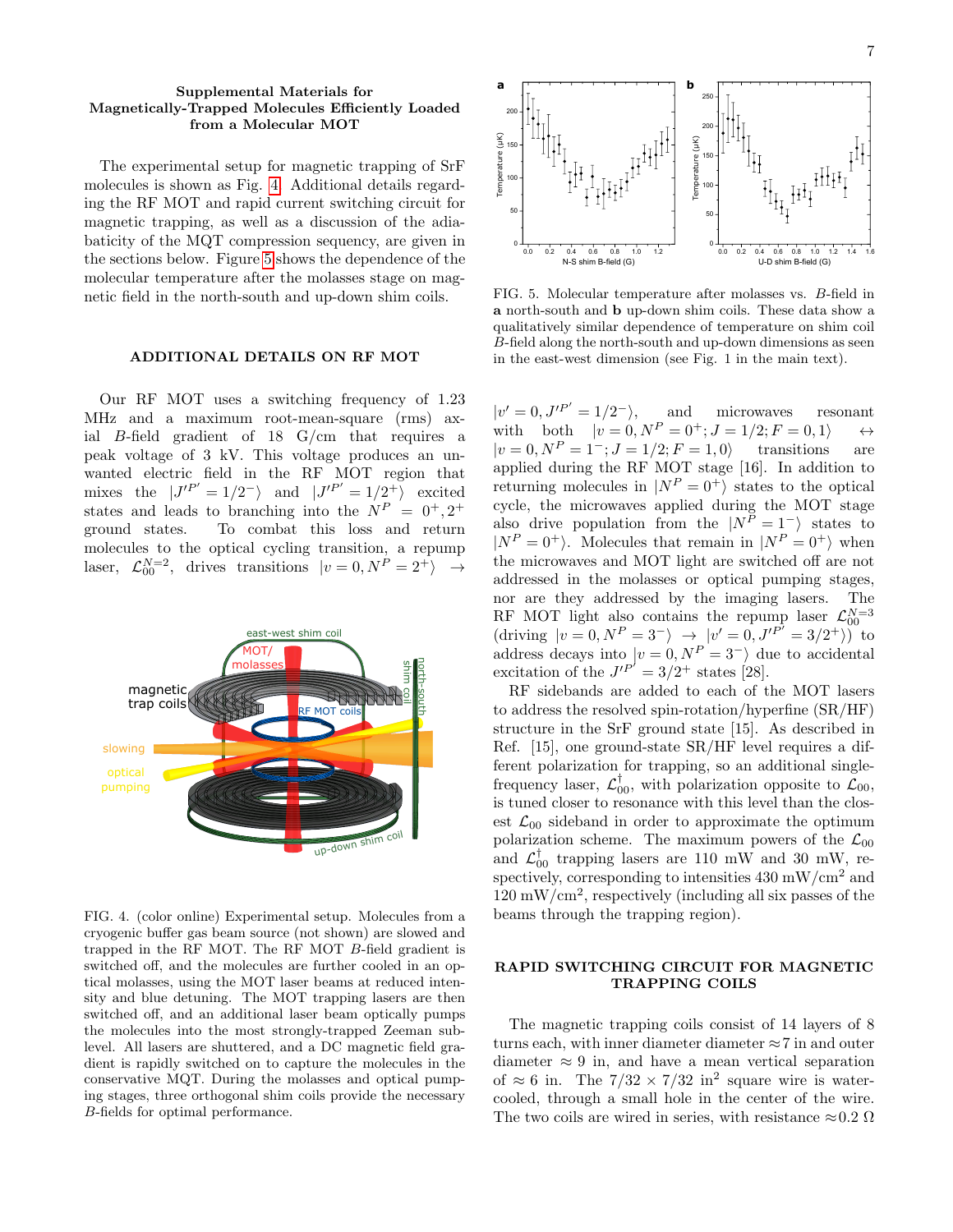

<span id="page-7-0"></span>FIG. 6. (color online) Rapid current-switching circuit. a Circuit diagram. b Measured current in trapping coils vs. time. Sample waveforms are shown for cases with and without rapid switch-on, as well as cases with and without MQT compression to the full 165 A current (140 G/cm gradient) supported by the power supply.  $c-d$  Detail of switch-on (c) and switch-off (d) performance for each of these cases.

and inductance  $\approx 3.6$  mH.

Due to the substantial inductance of our magnetic trapping coils, it is technically challenging to produce rapid changes in the current and therefore gradient applied in the trap. This rapid-switching capability is, however, highly desirable for magnetic trapping. In order to capture as many molecules as possible, it is important that the trapping coils be able to rapidly switch on to produce a gradient large enough to levitate molecules in the trapping state against gravity. In order to obtain accurate time-of-flight imaging data, it is important that the coils switch off rapidly to allow free evolution of the molecular cloud. To achieve switch-on and switch-off times under 1 ms, we implement custom circuitry largely based on the designs described in Ref. [35].

The rapid switching circuitry can be roughly understood as consisting of three functional blocks (Fig. [6a](#page-7-0)). The first is the rapid switch-on block. This block contains a high-voltage DC-DC converter which charges a large, 10  $\mu$ F capacitor to up to 1 kV (depending on the switch-on current desired). To trigger the rapid switchon, a digital signal closes a thyristor and allows the capacitor to discharge into the trapping coils. This circuit allows magnetic field gradients of 32 G/cm to be produced by our trapping coils within 250  $\mu$ s. (The rapid switch-on produces a transient  $\approx 20\%$  overshoot of the target current, as can be seen in Fig. [6c](#page-7-0).) The second functional block is the main, high-current power supply,

which allows current to be maintained at a nearly constant level during magnetic trapping or to be increased in a ramp for adiabatic compression, up to 165 A (corresponding to a magnetic field gradient of  $140 \text{ G/cm}$ . This power supply is protected from the high voltages present during switch-on and switch-off by a high-current diode. The final functional block is the rapid switch-off circuitry, which includes a high-power insulated-gate bipolar transistor (IGBT) module and a series of transient voltage suppression (TVS) diodes. The IGBT module controls all current flow in the coils; when the IGBT module is closed, current may flow, and when the IGBT module is opened, current rapidly stops flowing. Due to the large inductance of the trapping coils, rapid switch-off of the current can cause very high voltages across the IGBT module. To limit these voltages to safe levels (here,  $\sim 600$  V), TVS diodes provide an alternate path to ground. These are arranged as a series of 11 pairs of TVS diodes. With this limiting voltage, switch-off from the full 165 A current can be achieved in less than 1 ms (Fig. [6d](#page-7-0)).

During testing, our CCD imaging camera was found to be sensitive to the magnetic fields produced at its original location very near the trapping coils. For this work, using a one-to-one telescope, the camera was moved far enough away from the trapping coils to reduce the effect from magnetic fields to a negligible level. This change was found to reduce the collection efficiency of our imaging optics by a factor of 1.8 compared to previous work